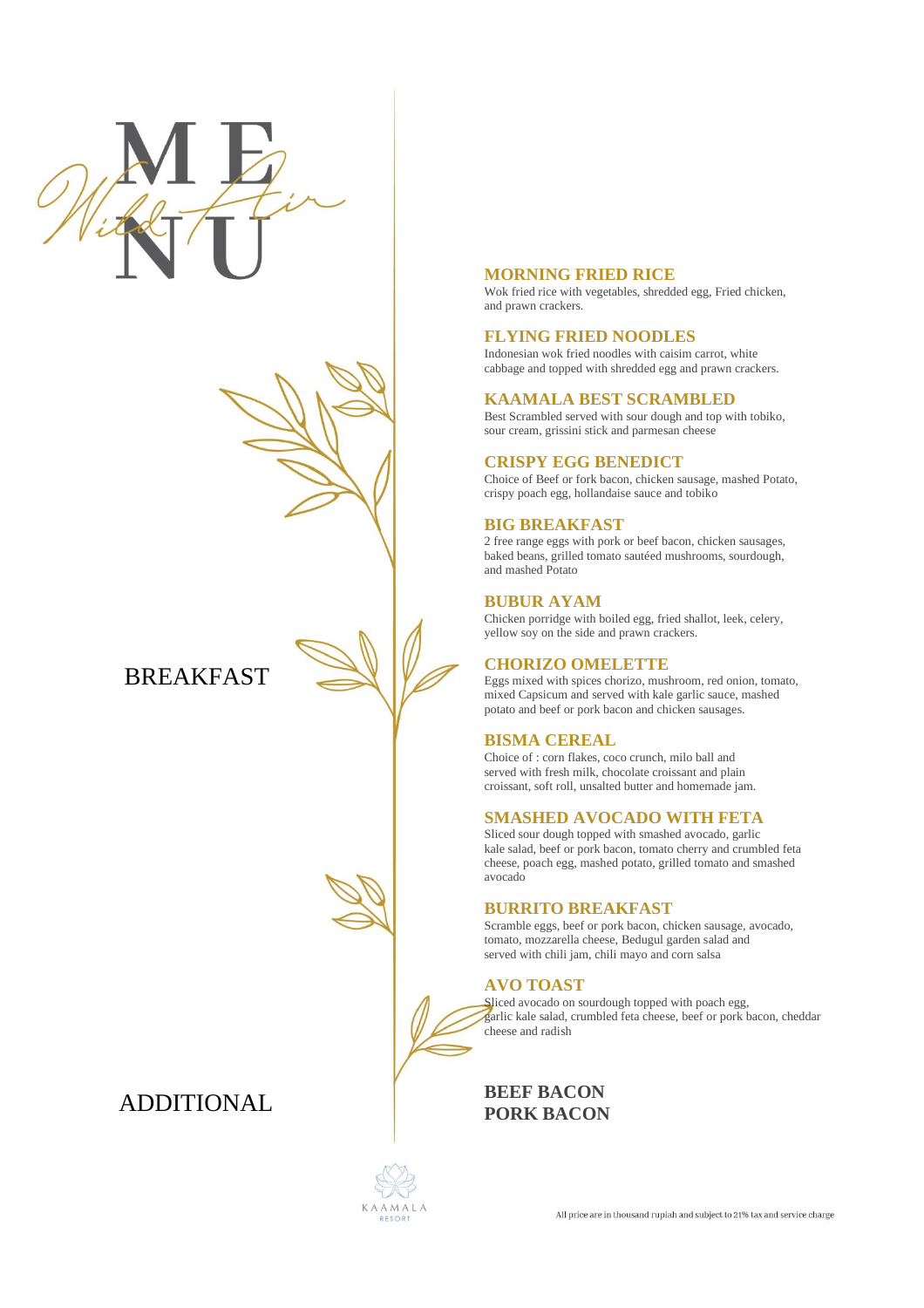



SMOOTHIE/ GRANOLAS

PROMO

# **PANCAKE**

Choice of: plain, pandan, chocolate pancake served with caramelized banana, micro sponge, tropical fruits and ice cream.

#### **FRENCH TOAST**

French toast served with tropical fruits, micro sponge, chocolate sauce, crumble cashew nut and ice cream

## **WAFFLE**

Choice of: plain or chocolate waffle served with icing sugar, strawberry fruit, mango sauce, granola, and ice cream.

#### **TOAST WITH VANILLA & CHOCOLATE BUBBLE**

Toast topped with vanilla sauce, chocolate sauce, and chocolate bubble

## **KAAMALA IN A BOWL**

Purple dragon fruit, mango, strawberry, honey, mint leaf, lime juice, granola and soy milk

# **TROPICAL JUNGLE FRUIT**

Mixed jungle fruit, creamy homemade honey yogurt topped with star fruit, grapes, strawberry, mint leaf and granola

#### **MANGGO GRANOLA**

Homemade mango yogurt topped with banana, tamarilo, honey, mint leaf and granola

#### **FLYING COFFEE PROMO**

Authentic Flying Cappuccino or Americano served with Chocolate roll or plain croissant



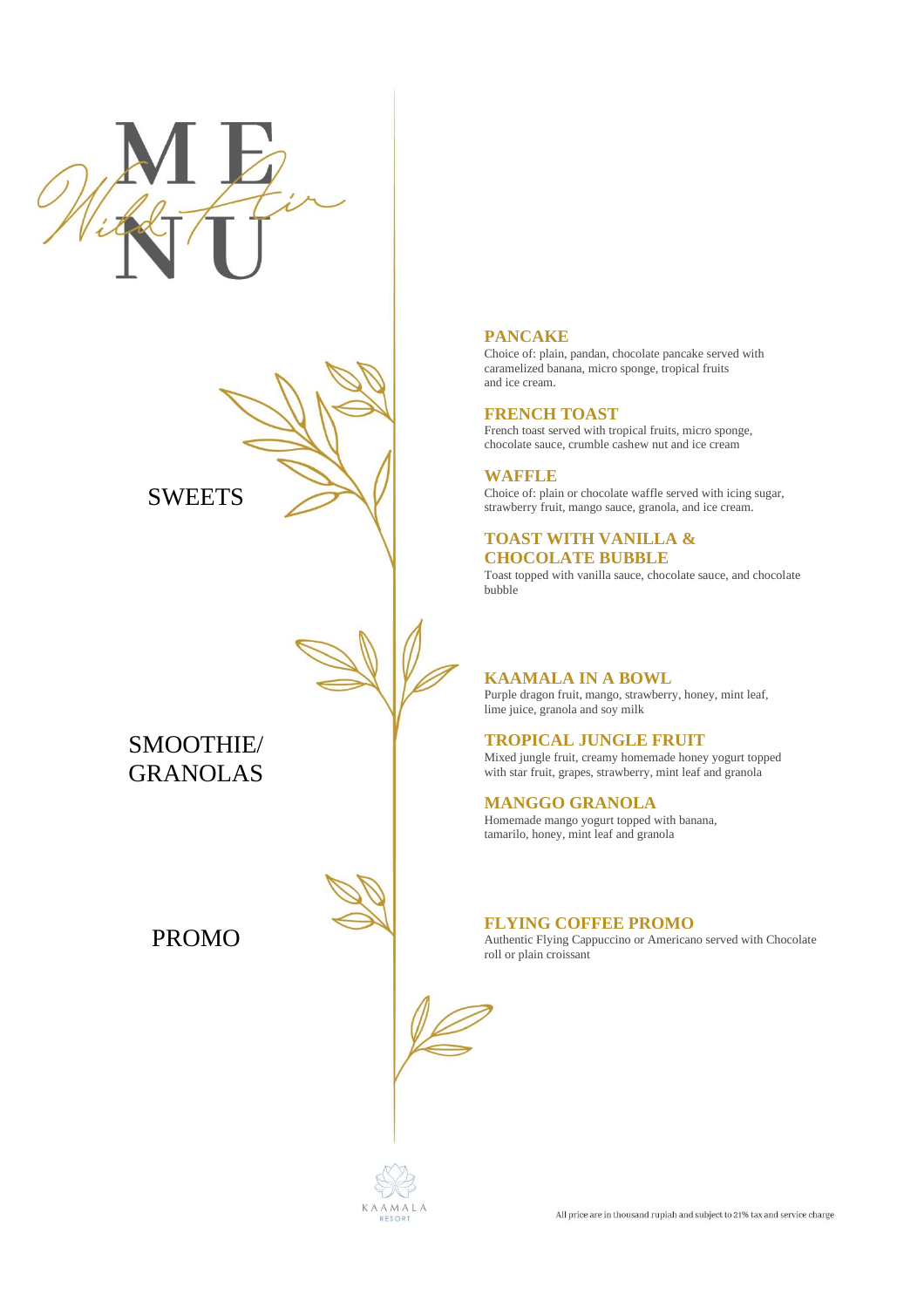



BITES

SOUP

VEGETARIAN

#### **CAESAR SALAD WITH CHICKEN/PRAWN**

Fresh baby romaine lettuce served with crispy beef bacon, croutons, shaved parmesan cheese and Classic Caesar salad dressing.

# **KALE SALAD**

Local kale, couscous, apple red and green, fried bean cake, red cabbage, red chili big and lemon balsamic vinaigrette.

**TUNA AVOCADO TARTAR & ®** Crispy parmesan cheese, avocado, tuna sashimi, green oil.

# **CALAMARI RING**

Classic local recipe of crispy flash fried calamari ring with sea salt and dry chili.

**CHICKEN WINGS** Marinated fried chicken wings served with Thai sauce and tartar dressing

# **SOP BUNTUT**  $\mathscr{C}(\mathbb{R})$

Oxtail soup, served with steamed rice, sambal soto and bitternut Crackers.

**TOM YUM GOONG**  $\Diamond \Diamond \$ Spicy Thai Seafood soup.

## **STIR FRY VEGETABLES**

Stir Fry Vegetables mixed with fried tofu and served with steamed rice

**STEAMED TOFU & VEGETABLES** Steamed Tofu topped with vegetables and served with pesto sauce

**EGGPLANT ROLLATINI**  $\mathbb{Q}$ Thin sliced of roast vegetarian eggplant rolled with minched tofu and topped with tomato sauce

**TERIYAKI BOWL** Organic salad, cucumber, slice carrot, corn, onion, avocado and teriyaki sauce

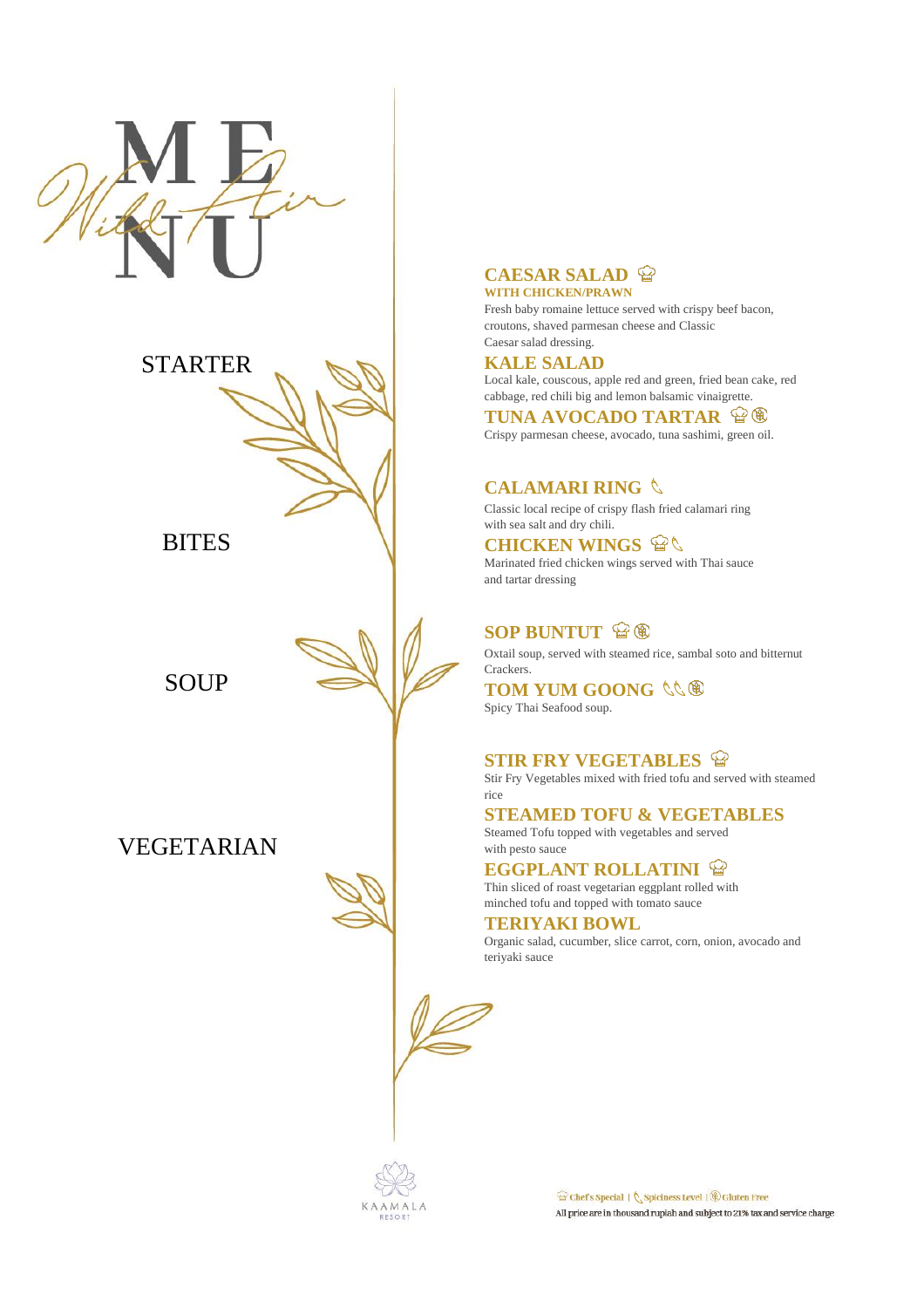

# WESTERN SAVORY

ASIAN DELIGHT

PIZZA

# **WILD AIR BURGER**

Grilled Beef Burger, beef bacon, grilled onion, cheese, gherkin and fries.

# **WAGYU BEEF**  $\mathscr{D}\oplus\mathscr{D}$

200 gr tokusen wagyu beef served with mashed Potato, shitake mushroom, broccoli, baby carrot and shallot pepper au jus.

**BABY LOBSTER**  $\mathbb{Q}$ Marinated grilled baby lobster with English spinach, grilled asparagus and served with cream cheese sauce.

## **SALMON COUSCOUS**  $\mathbb{Q}$

Pan seared salmon, broccoli pure, couscous, buttered vegetables, carrots gel and finished with saffron sauce.

## **ROAST CHICKEN IN KOMBUCHA SOUBISE SAUCE**

Roast chicken leg with mashed potato, vegetables and the best extract kombucha soubise sauce

# **BARBEQUE PORK RIBS**

Grilled Pork Ribs with kombucha barbeque sauce, mashed potato and bedugul organic salad

# **AYAM BAKAR PLECING**

Grilled chicken leg with classic chef sauce and served with steamed rice and morning glory

# **PORK BELLY CABAI GARAM**

Chili salt Pork belly topped with our amazing onzen egg **GINDARA YELLOW CURRY**  $\mathbb{G}\circledast$ 

Pan seared Gindara fish served with Vegetables, shimeji mushroom, gindara skin crackers, tobiko, yellow soy curry, green oil and steamed rice on the side.

# **KUNG PAO CHICKEN**  $\mathbb{Q}$

Wok fried chicken with dry chili, vegetables, cashew nut and served with steamed rice

# **PAD THAI <sup><b>Q**</sup>

Wok fried flat rice noodles with prawn, bean sprout, peanuts, fish sauce and lime

# **CRISPY DUCK**  $\mathscr{D} \circledast$

Deep fried crispy duck with vegetables tossed In Balinese secret recipe served with steamed rice and trio sauce

**PIZZA**

- Margherita Pizza
- Hawaiian Pizza
- Pepperoni Pizza
- White Cheese Pizza



 $\widehat{\mathcal{C}}$  Chef's Special |  $\bigwedge$  Spiciness Level |  $\widehat{\mathcal{C}}$  Gluten Free All price are in thousand rupiah and subject to 21% tax and service charge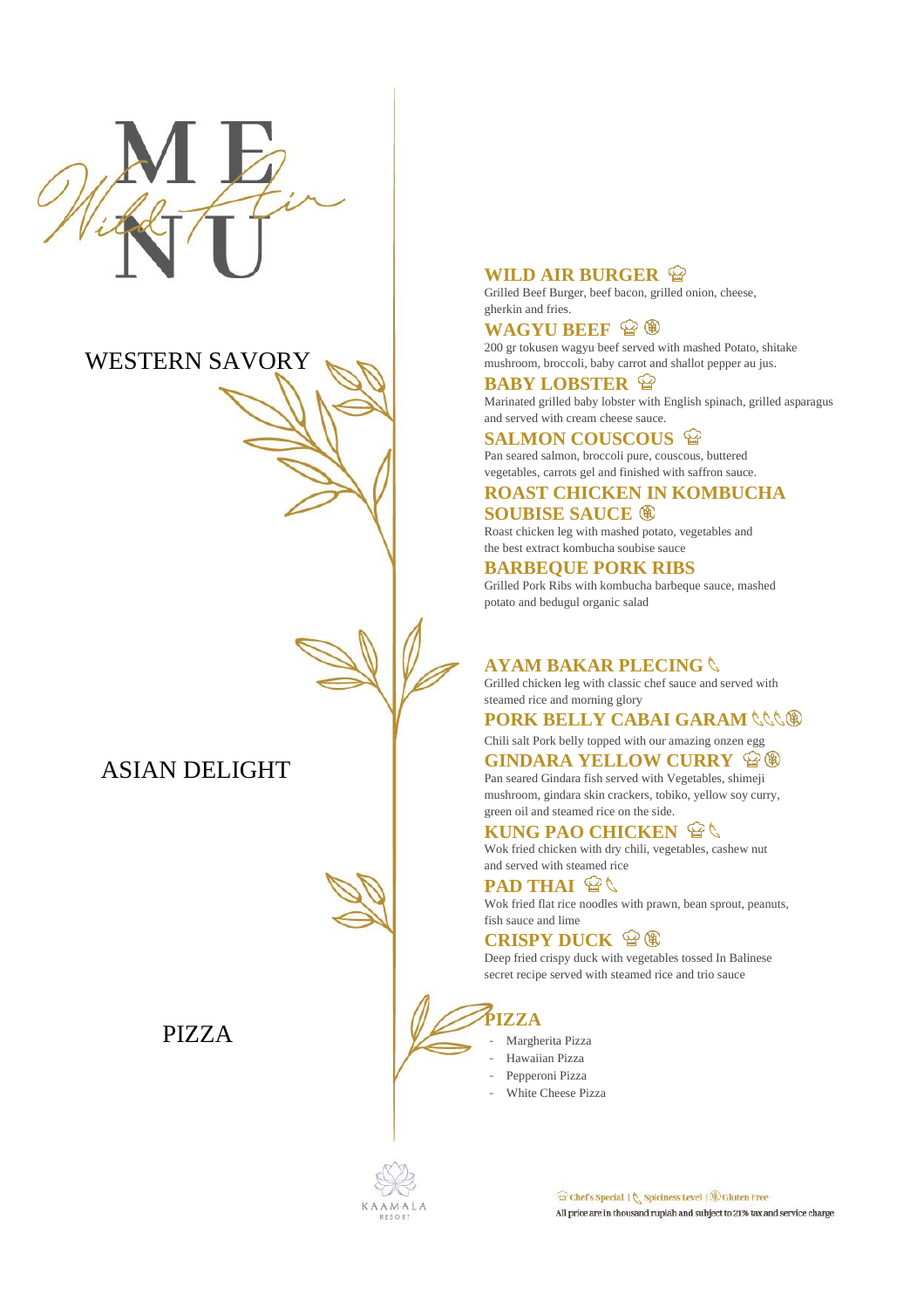

# PASTA



# DESSERT

#### **PASTA SELECTION SPAGHETTI OR FETTUCCINE**

choice:

Seafood Aglio E Olio Wagyu Beef Bolognese Creamy Mushroom

# **MORINGA PANNA COTTA <sup>@</sup>**

Moringa Panna cotta, moringa gel, crumbled biscuit, micro sponge, meringue.

# **CHOCOLATE LAVA CAKE**

With fruits salsa and ice cream.

# **COOKING SHOW CHOCOLATE LAVA CAKE**

Live dessert facing art on the table

**TIRAMISU** Tiramisu, meringue, strawberry, icing sugar, cookie crackers.

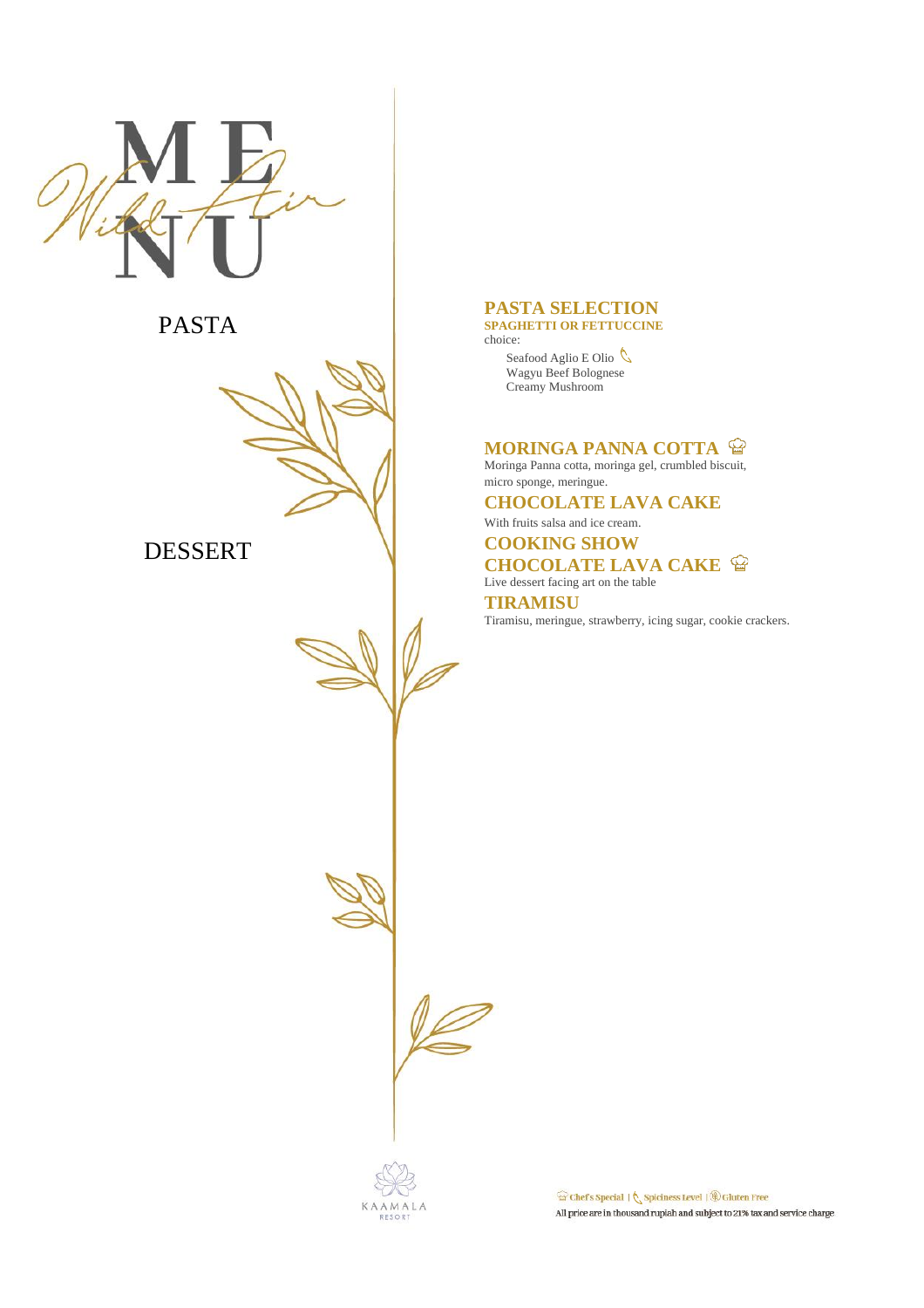



**SECREET GARDEN BBQ** 

Minimum 2 person

- **Beef**
- **Chicken**
- **Beef sausages**
- **Prawn**
- **Calamari**
- **Onion**
- **Capsicum**
- **Mushroom**
- **Mixed green salad**

#### Sauces:

- **Black paper**
- **Teriyaki**
- **Barbeque**

# PICNIC **SECREET GARDEN**

# **HOT POT NOODLE**

Minimum 2 persons

- **Noodle**
- **Bok coy**
- **Carrots**
- **Enoki Mushroom**
- **Shitake Mushroom**
- **Leek**
- **Prawn**
- **Sausages**
- **Chicken**

# **TOM YUM GOONG**

Minimum 2 person

- **Prawn**
- **Calamari**
- **Mahi-mahi fish**
- **Button mushroom**
- **Enoki mushroom**
- **Baby corn**
- **Noodles**
- **Shallot** Hot chili
- **Tomato**
- **Lemon grass**
- **Lime leaf**
- **Galangal**
- **Coriander leave**

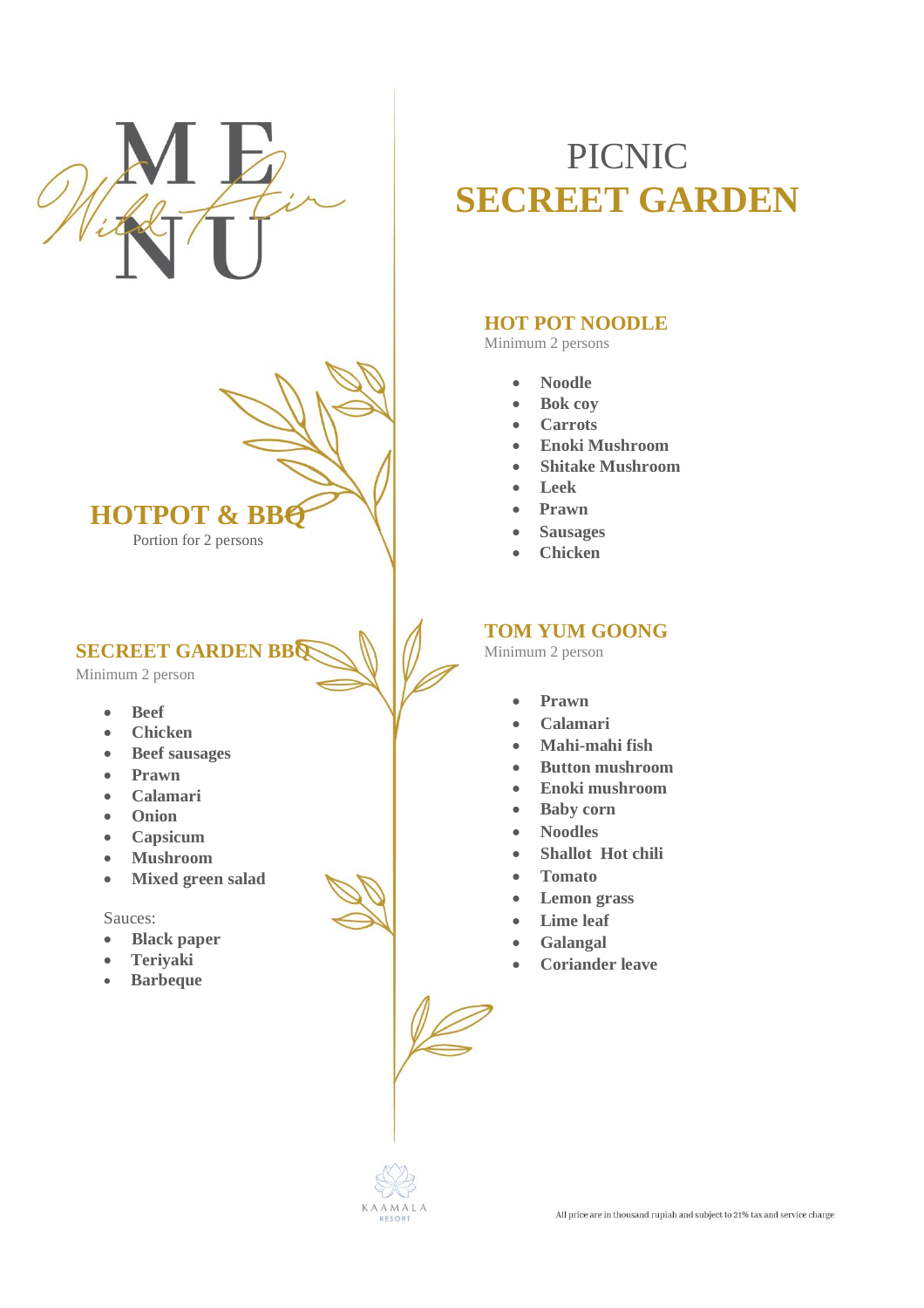

# **CHAMPAGNE**

**DUVAL LEROY BLANC DE BLANCS DUVAL LERY FEMME DE CHAMPAGE BRUT**

#### **SPARKLING WINE**

**SABABAY ASCARO PROSECCO SABABAY MOSCATO DE BALI**

#### **WHITE WINE**

**SHEARWATER**  Sauvignon Blanc **BODEGA NORTON COLLECCION** 100% Torrontes **ASTROLABE FARM RIESLING** Dry Riesling **FANTINEL BORGO TESIS** Chardonay **MASET DEL LLEO ORIGEN BLANCO – CATALUNYA** Macabeo, Parellada, Xarel lo **MAN FREE - RUN** Chenin Blanc

# **RED WINE**

**MONKEY PUZZLE**  Merlot **MAN BOSSTOK**  Pinotage **GIGONDAS LAVAU**  50% Grencahe, 40% Syrah,10% Mourvèdre **SHEARWATER**  Pinot Noir **GABBIANO**  Chianti IL Cavaliere italy **ENVYFOL G.S.M**  Pays D'OG French

## **WINE BY GLASS**

WHITE WINE **SABABAY WHITE VELVET** RED WINE **SABABAY BLACK VELVET**

**MOCKTAILS**

**MANGGO MULE** 

Mango, cucumber, lime, honey, top with Ginger beer Foam **FRUITY LEMONADE**  Light Orange, pineapple, guava, and lime juice top with sprite **SOUR MASH**  Lime wedges, brown sugar, lime juice, top with sprite **ASIAN SPARKLER**  Passion fruit syrup, pineapple juice, lime juice

# **SIGNATURE COCKTAILS**

#### **JUNGLE GINGER BEER**

Gin, lemongrass, lime, ginger, sugar, egg white top with ginger beer foam **TIRAMIZU LADY'S** 

Vodka, amaretto, baileys, cooking cream

**STRAWBERRY BITTER SPLASH**  Gin, strawberry, orange, honey, top with ginger beer foam **PIRATES LOVE** 

Refreshing balance with combination Spice Rum, Snake fruit shrub, Balinese spice syrup, lemon and Tonic water **PISANG RAI** 

Rich and Fruity Cocktail by White Rum, banana liqueur, pandan syrup, lemon and pineapple juice

**JALAPENO AGRIO**  The sovory of ingredient base on Tequila, triple sec, jalapeno, lime and pineapple juice **BUBBLE GUM CLUB**  Fruity Cocktail in a shake of Gin, Raspberry puree, bubble gum syrup, lemon juice and angostura bitter

# **COCKTAILS**

**STRAWBERRY DAIQUIRY** 

**FROZEN/CLASSIC** Light Rum, Strawberry, lime juice **MARGARITA FROZEN/CLASSIC** Tequila, triple sec, lime juice **RED/WHITE SANGRIA PITCHER/GLASS**

Red/White wine, triple sec, sprite, with tropical fruit **WILD NEGRONI** 

Gin, sweet vermouth, campari **STRAWBERRY MOJITO** 

Light rum, sugar, Strawberry, lime, mint leaf, soda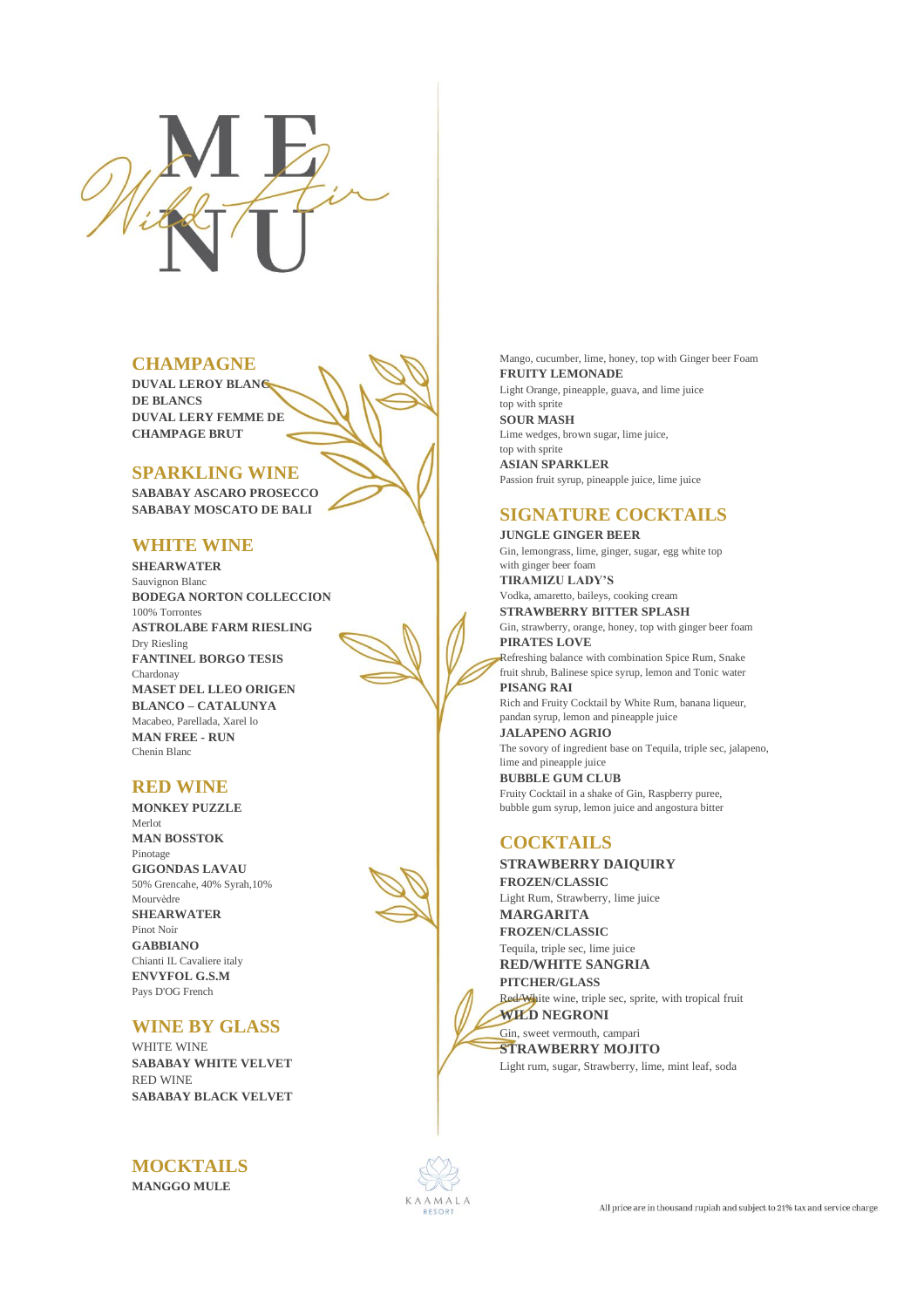

#### **VODKA**

**SMIRNOFF BELVEDERE GREY GOOSE RUSSIAN STANDARD IMPERIA RUSSIAN STANDARD PLATINUM 100 ABSOLUT** 

#### **GIN**

**GORDON'S GIN BEEFEATER LIMITED EDITION MONKEY 47 TANQUERAY 10** 

#### **RUM**

**CAPTAIN MORGAN SPICE PLANTATION 3 STAR BACARDI BACARDI ORO (1990 BOTTLE) MYERS DARK MOUNT GAY ECLIPSE** 

#### **TEQUILA**

**CRYSTAL SQUARE TEQUILA JOSE CUERVO SIERRA TEQUILA REPOSADO OLMECA EXTRA AGED HERRADURA PLATA CABO WABO ANEJO** 

# **AMERICAN WHISKY**

**JIM BEAM JAMESON IRISH WISKEY JACK DANIEL'S MAKERS MARK GENTLEMAN JACK WILD TURKEY RARE BREED** 

**SCOUT WHISKY**

**MARTELL VSOP BARON OCTARD VSOP HENNESSY VSOP** 

#### **OTHER WHISKEY**

**CANADIAN CLUB JAMESON IRISH WHISKEY** 

# **SCOTCH WHISKY**

**CHIVAS REGAL 12 CHIVAS REGAL 12 MIZUNARA JOHNNIE WALKER RED LABEL JOHNNIE WALKER BLACK LABEL JOHNNIE WALKER DOUBLE BLACK JOHNNIE WALKER GREEN LABEL MONKEY SHOULDER DEWARS 15 CHIVAS REGAL 18 BALLANTINE'S 17** 

#### **BRANDY & COGNAC**

**GLENLIVET FOUNDER'S RESERVE GLENLIVET 12 GLENFIDDICH 12 GLENFIDDICH 18 JURA 12 GLENMORANGIE 10 TALISKER STORM 10 BALVENIE 12YO TRIPLE CASK MACALLAN QUEST MACALLAN LUMINA** 

#### **LOCAL SPIRIT ARAK BALI**

# **LIQUEUR & OTHERS**

**MIDORI BOOLS BLUE CURACAO KAHLUA DRAMBUIE BOLS TRIPLE SEC BOLS AMARETTO MARTINI DRY BAILEYS DRY VERMOUTH SWEET VERMOUTH APEROL JAGERMEISTER CAMPARI COINTREAU** 

KAAMALA